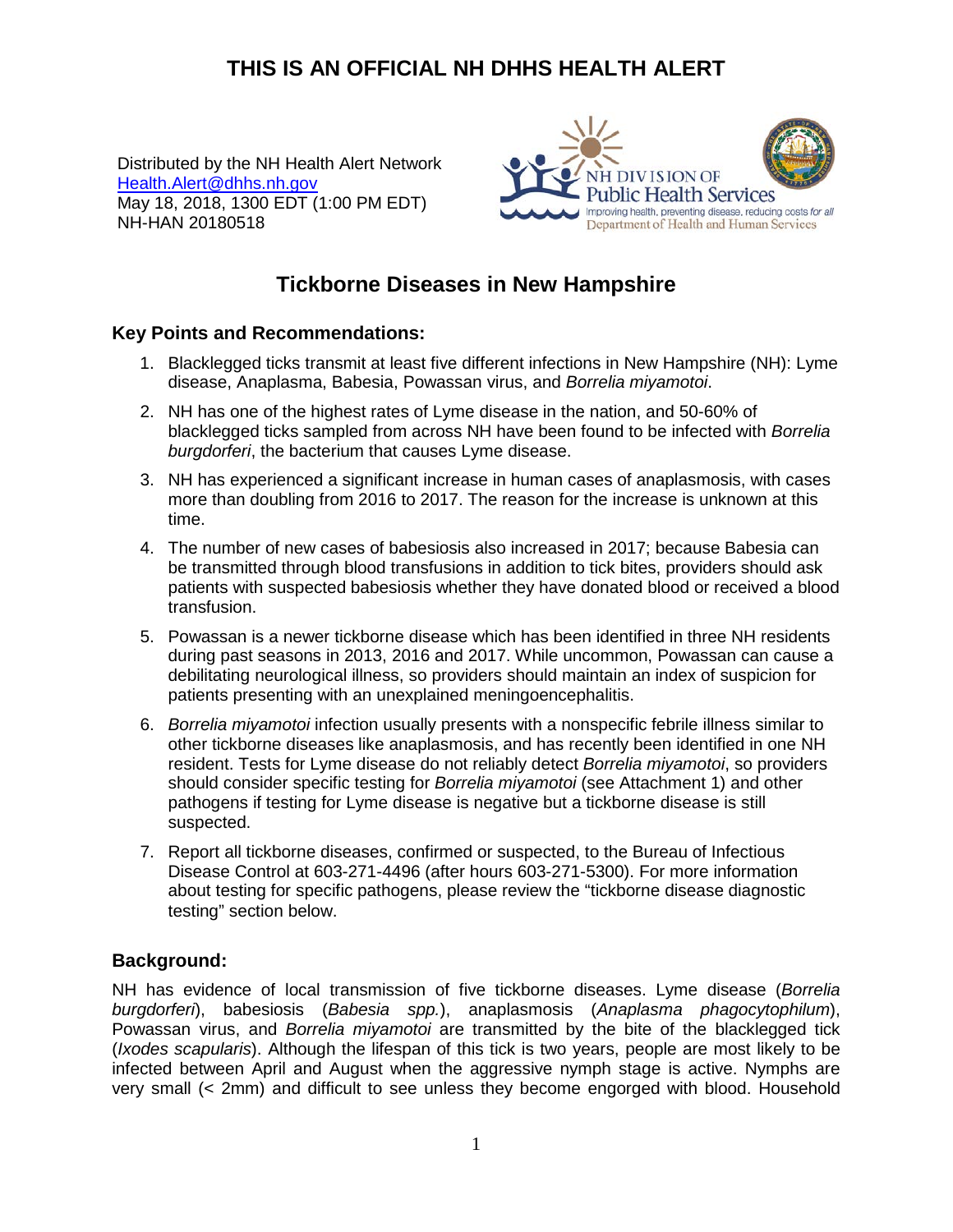pets commonly bring ticks in from outdoors that can serve as a source of infection for their owners.

## **Epidemiology:**

Lyme disease has been identified in all 10 NH counties. Anaplasmosis and babesiosis continue to increase across the state. Powassan virus is rare, with only three reported cases, one in 2013, one in 2016, and one in 2017. One case of *B. miyamotoi* was identified in a NH resident in early 2018. Additional data can be found on our website at: [http://www.dhhs.nh.gov/dphs/cdcs/lyme/publications.htm.](http://www.dhhs.nh.gov/dphs/cdcs/lyme/publications.htm)

**2013 2014 2015 2016 2017 Lyme Disease**  $\sqrt{1691}$   $1416^1$   $1371^1$   $1480^1$   $NA^2$ **Anaplasmosis** 88 130 110 135 317 **Babesiosis** 22 40 53 16<sup>3</sup> 76 **Powassan Virus** 1 0 0 1 1

Table 1. Tickborne disease incidence in New Hampshire by year, 2013-2017.

1. The number of cases of Lyme disease for 2014 - 2016 was estimated based on the number of reports received and historical data.

2. NA = Not available. Data are incomplete due to volume of reports received and a backlog of processing.

3. Babesia surveillance is incomplete for 2016

Tick testing performed during 2013-2014 on a convenience sample of ticks in NH showed that >50% of adult ticks tested in most counties were infected with the bacteria causing Lyme disease with the exception of Carroll, Cheshire, Coos and Sullivan counties where very low numbers of ticks were collected, precluding prevalence assessment. *Babesia* and *Anaplasma* have also been detected in ticks in NH, although reliable prevalence data for these pathogens in ticks is not available. Tick surveillance maps by county from 2013-2014 are available at: [http://www.dhhs.nh.gov/dphs/cdcs/lyme/documents/blacklegged13-14.pdf.](http://www.dhhs.nh.gov/dphs/cdcs/lyme/documents/blacklegged13-14.pdf)

*Borrelia miyamotoi* was first identified in 1995 in ticks from Japan, and the first human cases were identified in Russia in 2011. Fewer than 60 human cases have been well documented in the United States. NH has had one human case, which was identified in 2018; surrounding states have also reported cases. NH ticks have tested positive for *B. miyamotoi* [\(https://www.tickreport.com\)](https://www.tickreport.com/).

## **Symptoms:**

Many tickborne diseases present initially with nonspecific flu-like symptoms that may include fever, chills, malaise, headache, muscle and joint pains, and lymphadenopathy. Some may also present with other systemic symptoms (neurological, cardiovascular, gastrointestinal symptoms). Powassan (POW) virus infection, in particular, can progress to meningoencephalitis. About half of those that survive clinical disease have permanent neurological sequelae.

For more information about specific clinical syndromes associated with the different tickborne diseases, please review the following:

• Lyme disease: [https://www.cdc.gov/lyme/signs\\_symptoms/index.html](https://www.cdc.gov/lyme/signs_symptoms/index.html)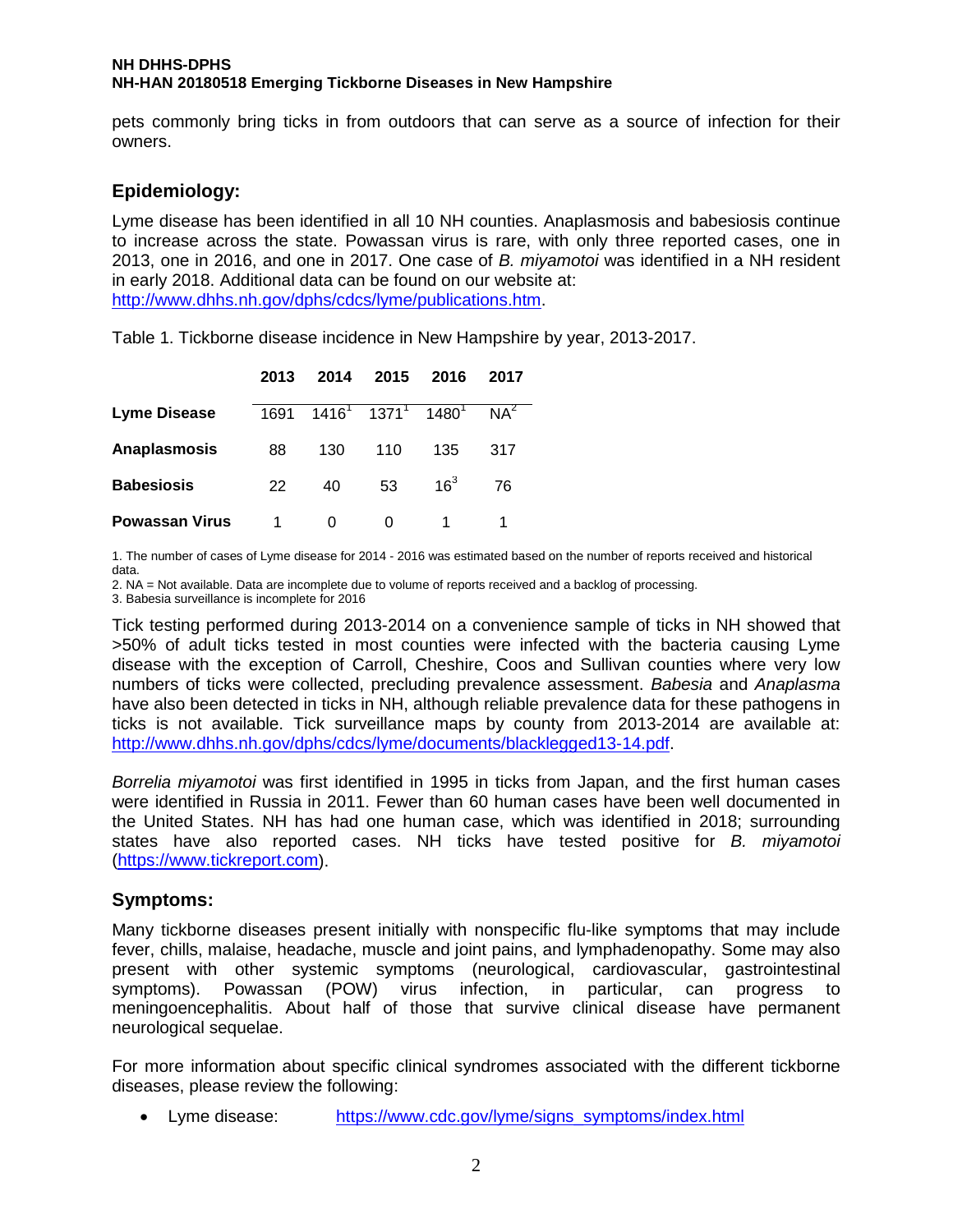- Anaplasmosis: <https://www.cdc.gov/anaplasmosis/symptoms/index.html>
- Babesiosis: <https://www.cdc.gov/parasites/babesiosis/disease.html>
- Powassan: <https://www.cdc.gov/powassan/symptoms.html>
- *Borrelia miyamotoi*: <https://www.cdc.gov/ticks/miyamotoi.html> <https://www.ncbi.nlm.nih.gov/pubmed/26053877>

## **Diagnostic Testing:**

For Lyme disease, anaplasmosis, and babesiosis providers should use their already established clinical testing networks.

Powassan virus testing should be coordinated through the State of New Hampshire's Public Health Laboratories by calling the Bureau of Infectious Disease Control.

For testing information on *Borrelia miyamotoi*, please see attachment 1.

If you suspect another tickborne disease for which testing may be limited or not accessible, please contact the Bureau of Infectious Disease Control at 603-271-4496 (after hours 603-271- 5300).

## **Treatment**:

For guidelines on treatment of Lyme disease, anaplasmosis, and babesiosis, please see the most current IDSA guidelines: [http://www.idsociety.org/Organism/#LymeDisease.](http://www.idsociety.org/Organism/#LymeDisease)

These guidelines are in the process of being reviewed and updated, but are still the most current guidelines. A more recent review of the literature was conducted by Dr. Sanchez and colleagues (published in JAMA 2016) which was intended to provide an update on diagnosis, treatment, and prevention of tickborne infections and can serve as a helpful resource to clinicians: [https://www.ncbi.nlm.nih.gov/pubmed/27115378.](https://www.ncbi.nlm.nih.gov/pubmed/27115378)

Some newer data indicate that 10 days of doxycycline therapy for early Lyme disease may be sufficient and have comparable treatment outcomes to longer courses of therapy:

- *Sanchez et al. JAMA 2016*:<https://www.ncbi.nlm.nih.gov/pubmed/27115378>
- *Stupica et al. Clin Infect Dis 2012*:<https://www.ncbi.nlm.nih.gov/pubmed/22523260>
- *Kowalski et al. Clin Infect Dis 2010*:<https://www.ncbi.nlm.nih.gov/pubmed/20070237>
- CDC Webpage on Treatment:<https://www.cdc.gov/lyme/treatment/index.html>

Data on treatment for *Borrelia miyamotoi* is limited, but case reports suggest treatment is likely similar to that of Lyme disease. In patients diagnosed with *Borrelia miyamotoi*, we suggest consultation with an Infectious Disease specialist.

There is no specific treatment for Powassan infection and care is supportive.

#### **Reporting Tickborne Diseases:**

Clinicians should report suspected and confirmed cases of all tick-borne diseases to the Bureau of Infectious Disease Control by submission of a case report form or by calling 603-271-4496 (after hours 603-271-5300). Please be sure to record the date of symptom onset and exposure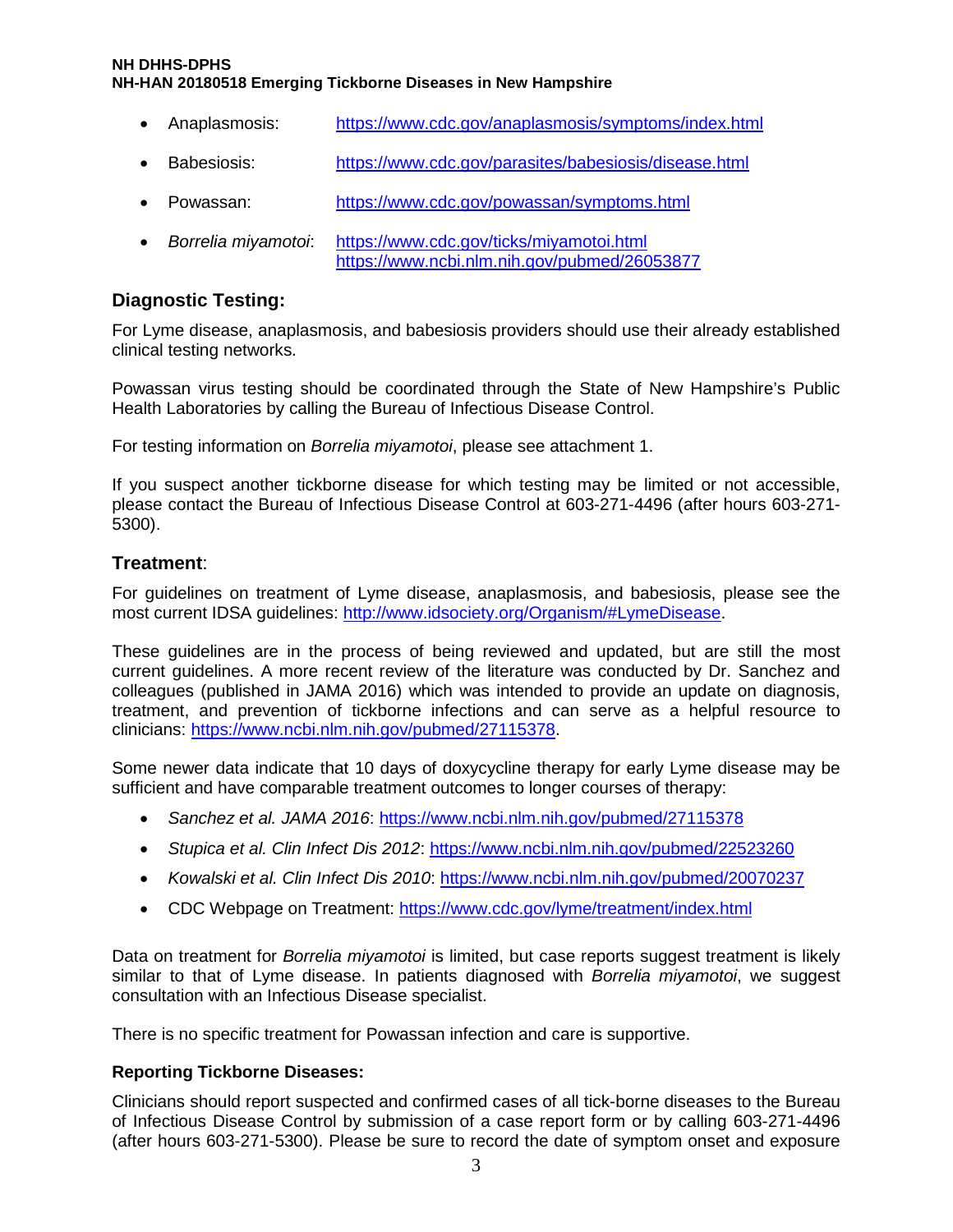history. Completed forms can be mailed or faxed to the Bureau if Infectious Disease Control at 29 Hazen Drive, Concord, NH, 03301 (Fax: 603-271-0545).

Please utilize the following case report forms:

- Lyme disease:<http://www.dhhs.nh.gov/dphs/cdcs/documents/lymediseasereport.pdf>
- Tickborne Rickettsial Diseases: [https://www.cdc.gov/ticks/forms/2010\\_tbrd\\_crf.pdf](https://www.cdc.gov/ticks/forms/2010_tbrd_crf.pdf)
- Babesia: [https://www.cdc.gov/parasites/babesiosis/resources/50.153.pdf.](https://www.cdc.gov/parasites/babesiosis/resources/50.153.pdf)
- Other tickborne diseases: <https://www.dhhs.nh.gov/dphs/cdcs/documents/diseasereport.pdf>

## **Prevention:**

An individual's risk of tickborne disease depends on their outdoor activities and the abundance of infected ticks. All tickborne diseases are prevented the same way. There are options for personal protection through the use of appropriate clothing and repellents, as well as options for environmental management and control. The use of environmental management and control is successful in preventing tick encounters, thereby reducing the risk of tick bites. There are several resources available to educate your patients about how to reduce their risk of tick encounters and tick bites.

State of New Hampshire Tickborne Disease Prevention Plan: <https://www.dhhs.nh.gov/dphs/cdcs/lyme/documents/tbdpreventionplan.pdf>

University of New Hampshire Cooperative Extension's Biology and Management of Ticks in New Hampshire:

[https://extension.unh.edu/resources/files/Resource000528\\_Rep1451.pdf](https://extension.unh.edu/resources/files/Resource000528_Rep1451.pdf)

Connecticut Agricultural Experiment Station's Tick Management Handbook: <http://www.ct.gov/caes/lib/caes/documents/publications/bulletins/b1010.pdf>

CDC Tick Bite Prevention: <https://www.cdc.gov/ticks/avoid/index.html>

## **Prevention Messages for Patients:**

- $\triangleright$  Avoid tick-infested areas when possible and stay on the path when hiking to avoid brush.
- $\triangleright$  Wear light-colored clothing that covers arms and legs so ticks can be more easily seen.
- $\triangleright$  Tuck pants into socks before going into wooded or grassy areas.
- $\triangleright$  Apply insect repellent (20-30% DEET) to exposed skin. Other repellent options may be found here: [https://www.epa.gov/insect-repellents/find-insect-repellent-right-you#search tool](https://www.epa.gov/insect-repellents/find-insect-repellent-right-you%23search%20tool)
- $\triangleright$  Permethrin is highly effective at repelling ticks on clothing; it is not meant for use on skin.
- $\triangleright$  Outdoor workers in NH are at particular risk of tickborne diseases and they should be reminded about methods of prevention.
- $\triangleright$  Perform daily tick checks to look for ticks on the body, especially warm places like behind the knees, behind the ears, the groin, and the back of neck.
- $\triangleright$  Pets returning inside may also bring ticks with them. Performing tick checks and using tick preventatives on pets will minimize this occurrence.
- $\triangleright$  Encourage landscape or environmental management to reduce tick habitat and encounters.
- $\triangleright$  Shower soon after returning indoors to wash off any unattached ticks and check clothes for any ticks that might have been carried inside. Placing dry clothes in the dryer on high heat for ten minutes or one hour for wet or damp clothes effectively kills ticks.
- $\triangleright$  Remove ticks promptly using tweezers. Tick removal within 36 hours of attachment can prevent Lyme disease, but transmission of other tickborne diseases can occur with shorter periods of attachment time.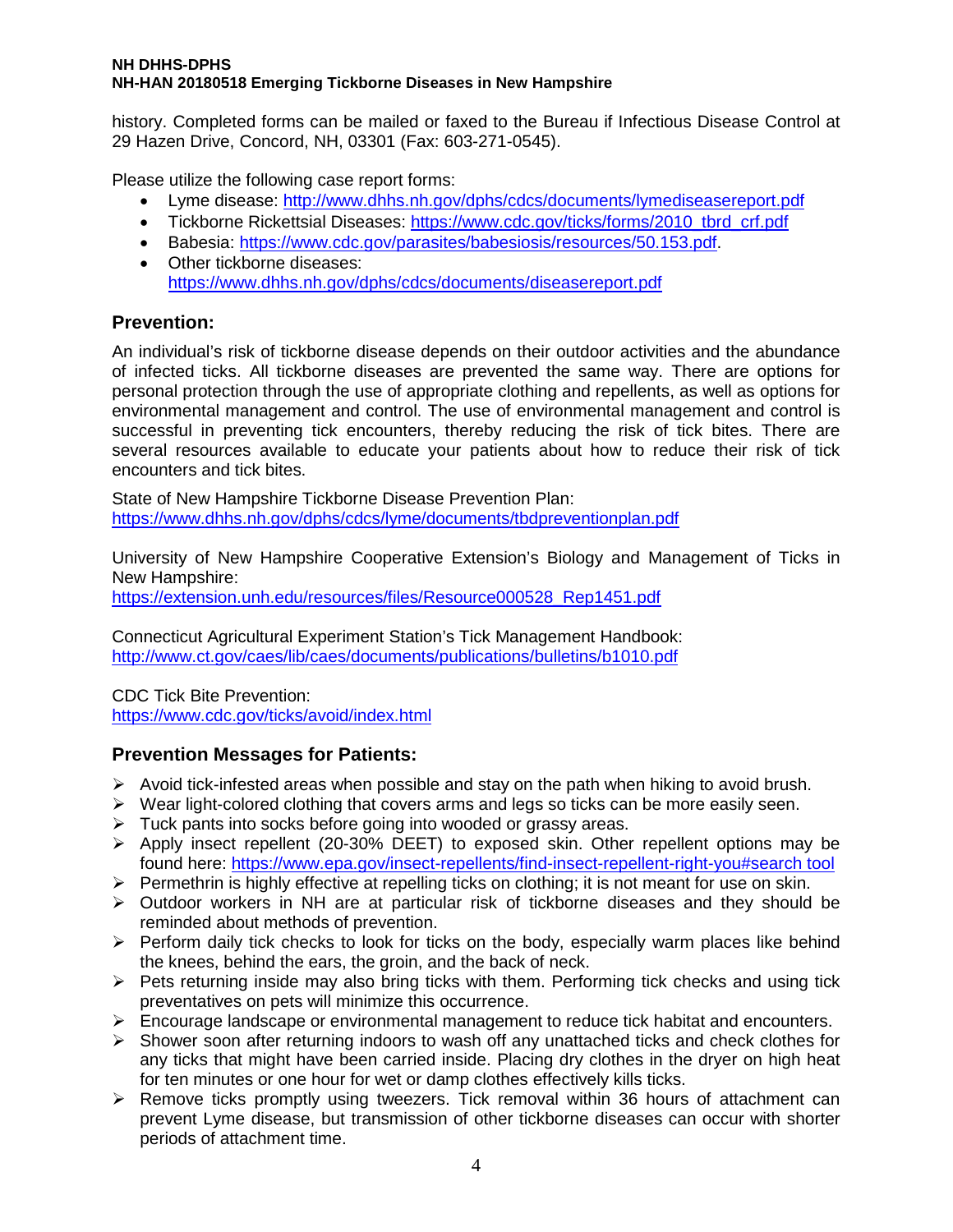$\triangleright$  Monitor for signs and symptoms of tickborne diseases for 30 days after a tick bite. Patients should contact their healthcare provider if symptoms develop.

## **Additional Resources:**

| Hampshire<br>Disease<br><b>New</b><br>Tickborne<br>Page                                                           | https://www.dhhs.nh.gov/dphs/cdcs/lyme/                               |
|-------------------------------------------------------------------------------------------------------------------|-----------------------------------------------------------------------|
| NH Tickborne Disease Prevention Plan                                                                              | http://www.dhhs.nh.gov/dphs/cdcs/lyme/documents/tbdpreventionplan.pdf |
| Tickborne Diseases of the United States:<br>A Reference Manual for Health Care<br>Providers, Second Edition (CDC) | https://www.cdc.gov/lyme/resources/TickborneDiseases.pdf              |
| Tickborne Disease (CDC)                                                                                           | https://www.cdc.gov/ticks/index.html                                  |
| Powassan (CDC)                                                                                                    | https://www.cdc.gov/powassan/                                         |
| Borrelia miyamotoi (CDC)                                                                                          | https://www.cdc.gov/ticks/miyamotoi.html                              |

For any questions regarding the contents of this message, please contact NH DHHS, DPHS, Bureau of Infectious Disease Control at 603-271-4496 (after hours 603-271-5300).

To change your contact information in the NH Health Alert Network, contact Adnela Alic at 603-271-7499 or adnela.alic@dhhs.nh.gov.

| Status:                     | Actual                                                                            |
|-----------------------------|-----------------------------------------------------------------------------------|
| Message Type:               | Alert                                                                             |
| Severity:                   | Moderate                                                                          |
| Sensitivity:                | <b>Not Sensitive</b>                                                              |
| Message Identifier:         | NH-HAN 20180518 Emerging Tickborne Diseases in New Hampshire                      |
| Delivery Time:              | 6 hours                                                                           |
| Acknowledgement:            | No.                                                                               |
| <b>Distribution Method:</b> | Email, Fax                                                                        |
| Distributed to:             | Physicians, Physician Assistants, Practice Managers, Infection Control            |
|                             | Practitioners, Infectious Disease Specialists, Community Health Centers, Hospital |
|                             | CEOs, Hospital Emergency Departments, Nurses, NHHA, Pharmacists, Laboratory       |
|                             | Response Network, Manchester Health Department, Nashua Health Department,         |
|                             | Public Health Networks, DHHS Outbreak Team, DPHS Investigation Team, DPHS         |
|                             | Management Team, Northeast State Epidemiologists, Zoonotic Alert Team, Health     |
|                             | Officers, Deputy Health Officers, MRC, NH Schools, EWIDS                          |
| From:                       | Benjamin P. Chan, MD, MPH - State Epidemiologist                                  |
| <b>Originating Agency:</b>  | NH Department of Health and Human Services, Division of Public Health Services    |

**Attachments**: 1. *Borrelia miyamotoi* lab testing table, 2. Lyme disease prophylaxis guidelines 3. NH Lyme Disease Case Report Form 4. NH Confidential Communicable Disease Report Form

## **Follow us on Twitter @NHIDWatch**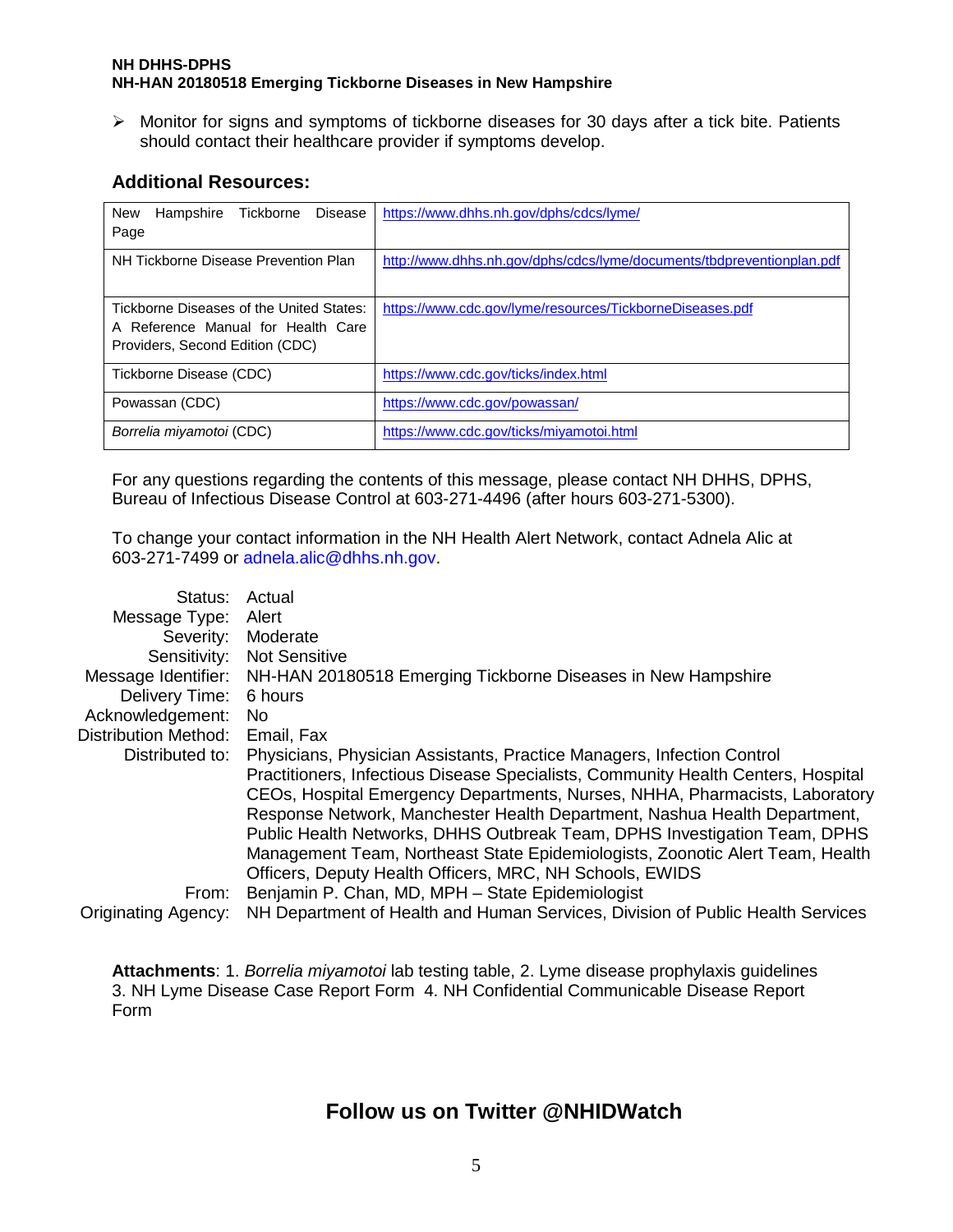## **ATTACHMENT 1**

#### *Borrelia miyamotoi* **lab testing**

Currently, confirmation of a diagnosis relies on 1) the use of polymerase chain reaction (PCR) tests that detect DNA from the organism (preferred) or 2) antibody-based tests. Both types of tests are under development and not widely commercially available but can be ordered from a limited number of CLIA-approved laboratories.

Less sensitive and specific methods for detecting *B. miyamotoi* and agents of tickborne relapsing fever include identification of spirochetes in peripheral blood films and spinal fluid preparations and serologic testing.

| Lab    | <b>Test</b>                               | <b>Specimen</b>                               | Volume                                 | <b>Storage</b> | <b>Shipping</b> | <b>Turnaround</b><br>time   | <b>Comments</b>                                                                                                                                                                                                                |
|--------|-------------------------------------------|-----------------------------------------------|----------------------------------------|----------------|-----------------|-----------------------------|--------------------------------------------------------------------------------------------------------------------------------------------------------------------------------------------------------------------------------|
| Imugen | <b>Borrelia PCR</b>                       | CSF, Synovial<br>Fluid or EDTA<br>Whole Blood | 2.0 ml (0.5 ml<br>minimum)             | Refrigerate    | Ambient         | 24-48 hours<br>from receipt | Doesn't differentiate between B.<br>burgdorferi and B. miyamotoi                                                                                                                                                               |
| Imugen | B. miyamotoi<br>serology (IgM<br>and IgG) | Serum or CSF                                  | 2.0 ml (0.5 ml<br>minimum)             | Refrigerate    | Ambient         | 24-48 hours<br>from receipt | <b>Most patients acutely</b><br>symptomatic with Borrelia<br>miyamotoi infection are<br>seronegative.<br>If the clinical history strongly<br>suggests infection, collect/submit<br>a convalescent specimen 3-4<br>weeks later. |
| Mayo   | B. miyamotoi<br><b>PCR</b>                | EDTA whole<br>blood                           | 1.0 ml $(0.3$ ml<br>minimum<br>volume) | Refrigerate    | Ambient         | Unknown                     |                                                                                                                                                                                                                                |
| Quest  | B. miyamotoi<br><b>PCR</b>                | CSF, synovial<br>fluid, whole<br>blood (EDTA) | 1.0 ml $(0.3$ ml<br>minimum<br>volume) | Refrigerate    | Ambient         | Unknown                     |                                                                                                                                                                                                                                |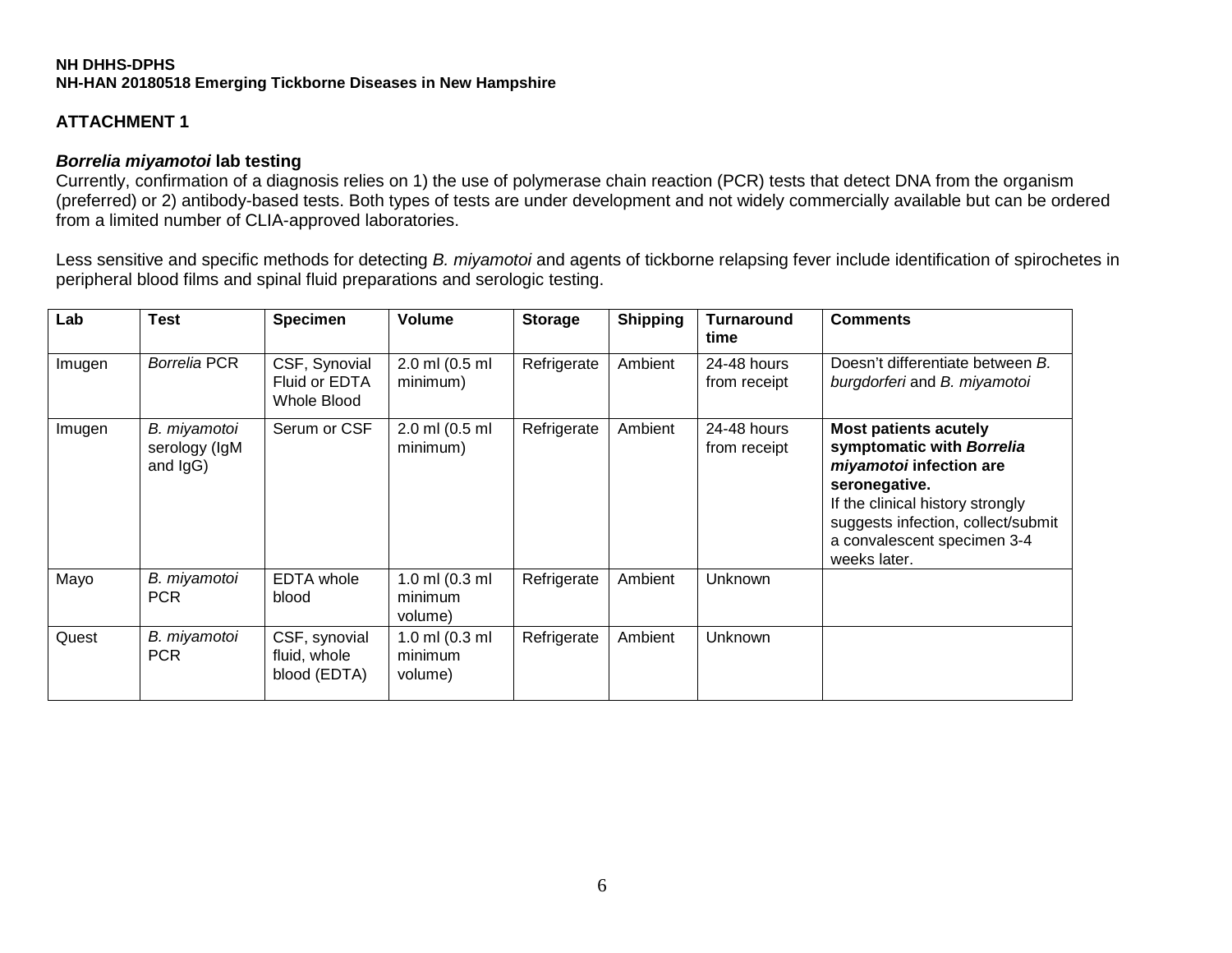## **ATTACHMENT 2**

#### **Tick bites and single–dose doxycycline as prophylactic treatment for Lyme disease in NH (Based on the 2006 Infectious Disease Society of America guidelines)**

A **single** dose of doxycycline (200 mg) may be offered to adult patients and to children ≥8 years of age (4 mg/kg up to a maximum dose of 200 mg) when ALL of the following conditions exist:

1. The attached tick is a blacklegged tick (deer tick, *Ixodes scapularis*). Tick identification is most accurately performed by an individual trained in this discipline. However, blacklegged ticks are very common in southeastern and central New Hampshire and there are many images available online to help identification.

#### AND

2. The tick has been attached for at least 36 hours. This determination can be made by asking the patient about outdoor activity in the time before the tick bite was noticed to estimate attachment time, or by asking about degree of engorgement. Unengorged (unfed) blacklegged ticks are typically flat. Any deviation from this "flatness," which is often accompanied by a change in color from brick red to a gray or brown, is an indication that the tick has been feeding.

#### AND

3. Prophylaxis can be started within 72 hours of the time that the tick was removed. This time limit is suggested because of an absence of data on the efficacy of prophylaxis for tick bites following longer time intervals after tick removal.

#### AND

4. Doxycycline prophylaxis is not contraindicated. Doxycycline is relatively contraindicated in pregnant women and children less than 8 years old. The other common antibiotic treatment for Lyme disease, amoxicillin, is not recommended for prophylaxis because of an absence of data on an effective short-course prophylaxis regimen, the likely need for a multi-day regimen along with its possible adverse effects, and the excellent efficacy of treatment if signs or symptoms do develop.

Note that single-dose doxycycline is not 100% effective for prevention of Lyme disease; consequently, patients who receive this therapy should monitor themselves for the development of Lyme disease as well as other tickborne diseases including anaplasmosis and babesiosis.

Adapted from: Wormser GP, et al. The Clinical Assessment, Treatment, and Prevention of Lyme Disease, Human Granulocytic Anaplasmosis, and Babesiosis: Clinical Practice Guidelines by the Infectious Diseases Society of America. Clinical Infectious Diseases; 2006; 43:1089 –1134. Available online at: <http://cid.oxfordjournals.org/content/43/9/1089.full>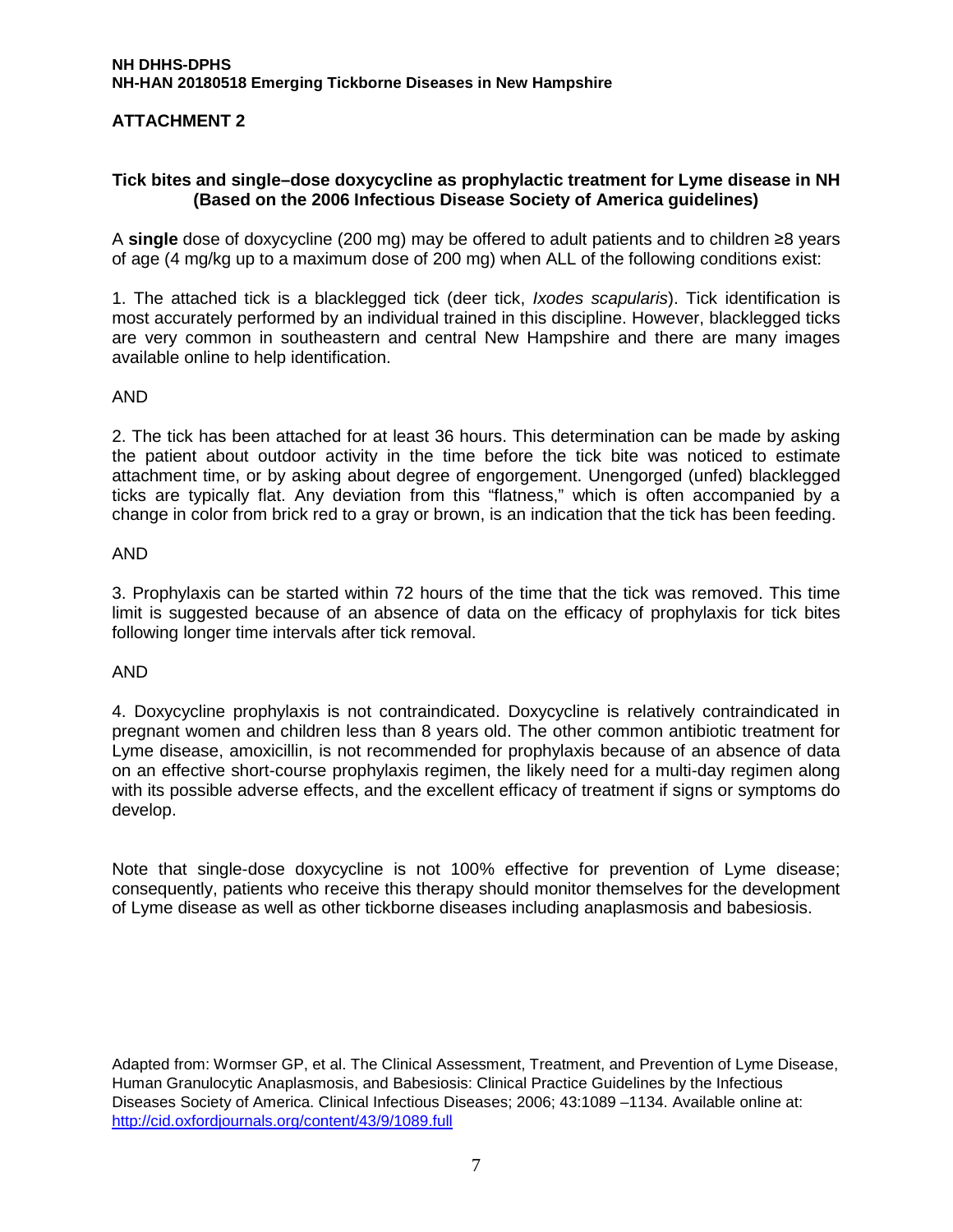## **New Hampshire Confidential Communicable Disease Report Form <sup>2017</sup>**

| Report Date: / /<br>Disease:                                                                                                                                                                                                   | NH RSA 141-C and He-P301 mandate reporting of suspect and<br>confirmed cases of these conditions by healthcare providers and labs. |  |  |  |  |
|--------------------------------------------------------------------------------------------------------------------------------------------------------------------------------------------------------------------------------|------------------------------------------------------------------------------------------------------------------------------------|--|--|--|--|
| <b>PATIENT INFORMATION:</b>                                                                                                                                                                                                    | Report diseases with an $(*)$ within 24 hours of diagnosis<br>All others must be reported within 72 hours of diagnosis             |  |  |  |  |
| Name                                                                                                                                                                                                                           | ◯ Acute Flaccid Myelitis<br>◯ Acquired Immune Deficiency Syndrome (AIDS)                                                           |  |  |  |  |
| (First)<br>(Last)<br>(M.I.)                                                                                                                                                                                                    | ◯ Anaplasmosis [Anaplasma Phagocytophilum]                                                                                         |  |  |  |  |
| $\Box$ Male $\Box$ Female                                                                                                                                                                                                      | ◯ Anthrax [Bacillus anthracis]*<br>◯ Arboviral infection, including EEE, WNV, Dengue, Powassan, Zika*                              |  |  |  |  |
| Address                                                                                                                                                                                                                        | ◯ Babesiosis [Babesia microti]<br>◯ Botulism [Clostridum botulinum]*                                                               |  |  |  |  |
|                                                                                                                                                                                                                                | ◯ Brucellosis [Brucella abortus]*<br>◯ Campylobacteriosis [Campylobacter species]                                                  |  |  |  |  |
|                                                                                                                                                                                                                                | ◯ Carbapenem-resistant enterobacteriaceae<br>◯ Chlamydial infection [Chlamydia trachomatis]                                        |  |  |  |  |
|                                                                                                                                                                                                                                | ◯ Cholera [Vibrio cholerae]*                                                                                                       |  |  |  |  |
|                                                                                                                                                                                                                                | ◯ Coccidioidomycosis [Coccidioides immitis]<br>◯ Creutzfeldt-Jakob Disease*                                                        |  |  |  |  |
| Miscellaneous Information (check all that apply):                                                                                                                                                                              | ◯ Cryptosporidiosis [Cryptosporidium parvum]                                                                                       |  |  |  |  |
| <b>Healthcare Worker</b><br>Pregnant # of weeks:                                                                                                                                                                               | ◯ Cyclospora infection [Cyclospora cayetanensis]                                                                                   |  |  |  |  |
| <b>Nursing Home Resident</b><br>$\perp$<br>Deceased                                                                                                                                                                            | ◯ Diphtheria [Corynebacterium diphtheriae]*<br>◯ Ehrlichiosis [Ehrlichia species]                                                  |  |  |  |  |
|                                                                                                                                                                                                                                | $\bigcirc$ Escherichia coli O157 infection and other shiga toxin producing E. coli                                                 |  |  |  |  |
| Child Care Attendee / Worker<br>$\Box$ Hospitalized                                                                                                                                                                            | ◯ Giardiasis [Giardia lamblia]                                                                                                     |  |  |  |  |
| if yes, where? $\qquad \qquad$<br>Food Service Worker                                                                                                                                                                          | ◯ Gonorrhea [Neisseria gonorrhoeae]                                                                                                |  |  |  |  |
| Race: White Black Asian Pacific Islander Native Am./Alaskan Nat                                                                                                                                                                | ◯ Haemophilus influenzae, invasive disease, sterile site*                                                                          |  |  |  |  |
|                                                                                                                                                                                                                                | ◯ Hantavirus Pulmonary Syndrome [Hantavirus]*<br>◯ Hemolytic Uremic Syndrome (HUS)                                                 |  |  |  |  |
|                                                                                                                                                                                                                                | $\bigcirc$ Hepatitis, viral: A*, E,                                                                                                |  |  |  |  |
| Ethnicity:   Hispanic   Not Hispanic   Unknown                                                                                                                                                                                 | ◯ Hepatitis, viral: positive B surface antigen in a pregnant woman                                                                 |  |  |  |  |
|                                                                                                                                                                                                                                | $\bigcirc$ Hepatitis, viral: B, C (new diagnoses from providers only, no lab reporting)                                            |  |  |  |  |
| Is patient aware of diagnosis? $\Box$ Yes<br>$\vert$ No<br>  Unknown                                                                                                                                                           | ◯ Human Immunodeficiency Virus (HIV), including perinatal exposure                                                                 |  |  |  |  |
|                                                                                                                                                                                                                                | $\bigcirc$ Human Immunodeficiency Virus-related CD4+ counts and all viral loads<br>◯ Legionellosis [Legionella pneumophila]        |  |  |  |  |
| SYMPTOMS AND TREATMENT INFORMATION:                                                                                                                                                                                            | ◯ Leprosy, Hansen's disease [Mycobacterium leprae]                                                                                 |  |  |  |  |
| Symptom Onset Date: \[mathbbstraingly non-negative-contracts Date: \[mathbbstraingly non-negative-contracts Date: \[mathbbstraingly non-negative-contracts Date: \[mathbbstraingly non-negative-contracts Date: \[mathbbstrain | ◯ Leptospirosis [Leptospira species]                                                                                               |  |  |  |  |
|                                                                                                                                                                                                                                | ◯ Listeriosis [Listeria monocytogenes]                                                                                             |  |  |  |  |
|                                                                                                                                                                                                                                | ◯ Lyme disease [Borrelia burgdorferi]<br>◯ Malaria [Plasmodium species]                                                            |  |  |  |  |
| Specimen Source: □ Blood □ Cervix □ Stool □ Urethra □ Urine □ Rectum                                                                                                                                                           | ◯ Measles [Rubeola]*                                                                                                               |  |  |  |  |
|                                                                                                                                                                                                                                | $\bigcirc$ Mumps*                                                                                                                  |  |  |  |  |
|                                                                                                                                                                                                                                | $\bigcirc$ Neisseria meningitidis, invasive disease, sterile site*                                                                 |  |  |  |  |
| Treatment: Date: / /<br>Drug:                                                                                                                                                                                                  | ◯ Pertussis [Bordetella pertussis]*<br>◯ Plague [Yersinia pestis]*                                                                 |  |  |  |  |
| Dosage: __________________________ Days:_________                                                                                                                                                                              | ◯ Pneumococcal disease, invasive [Streptococcus pneumoniae]                                                                        |  |  |  |  |
|                                                                                                                                                                                                                                | ◯ Pneumocystis pneumonia [Pneumocystis jiroveci formerly carinii]                                                                  |  |  |  |  |
| <b>REPORTING INFORMATION:</b>                                                                                                                                                                                                  | ◯ Poliomyelitis [Polio]*                                                                                                           |  |  |  |  |
|                                                                                                                                                                                                                                | ◯ Psittacosis [Chlamydophilia psittaci]*<br>◯ Rabies in humans or animals*                                                         |  |  |  |  |
|                                                                                                                                                                                                                                | ◯ Rocky Mountain Spotted Fever [Rickettsia rickettsii]                                                                             |  |  |  |  |
|                                                                                                                                                                                                                                | ◯ Rubella, including Congenital Rubella Syndrome*                                                                                  |  |  |  |  |
|                                                                                                                                                                                                                                | ◯ Salmonellosis [Salmonella species] (report S. Typhi* within 24 hours)<br>◯ Shigellosis [Shigella species]                        |  |  |  |  |
|                                                                                                                                                                                                                                | ◯ Syphilis, including Congenital Syphilis Syndrome [Treponema pallidum]                                                            |  |  |  |  |
|                                                                                                                                                                                                                                | ◯ Tetanus [Clostridium tetani]                                                                                                     |  |  |  |  |
|                                                                                                                                                                                                                                | ◯ Toxic-Shock Syndrome (TSS) [streptococcal or staphylococcal]<br>◯ Trichinosis [Trichinella spiralis]                             |  |  |  |  |
|                                                                                                                                                                                                                                | ◯ Tuberculosis disease [Mycobacterium tuberculosis]*                                                                               |  |  |  |  |
|                                                                                                                                                                                                                                | $\bigcirc$ Tuberculosis infection, latent (lab reporting only, no provider reporting)                                              |  |  |  |  |
|                                                                                                                                                                                                                                | ◯ Tularemia [Francisella tularensis]*                                                                                              |  |  |  |  |
| How to Report a Communicable Disease                                                                                                                                                                                           | ◯ Typhoid fever [Salmonella Typhi]*<br>◯ Typhus [Rickettsia prowazekii]*                                                           |  |  |  |  |
|                                                                                                                                                                                                                                | $\bigcirc$ Varicella                                                                                                               |  |  |  |  |
| Business Hours (Monday - Friday 8:00am - 4:30pm): 1-603-271-4496                                                                                                                                                               | ◯ Vibriosis [any Vibrio species]*                                                                                                  |  |  |  |  |
| Toll Free (in NH only) 1-800-852-3345 ext. 4496                                                                                                                                                                                | ◯ Vancomycin Resistant Staphylococcus aureus (VRSA)*                                                                               |  |  |  |  |
| After Hours (urgent matters only): 1-603-271-5300                                                                                                                                                                              | ◯ Yersiniosis [Yersinia enterocolitica]<br>$\bigcap$ Any suspect outbreak, cluster of illness, unusual occurrence of disease,      |  |  |  |  |
| Toll Free After Hours (in NH only): 1-800-852-3345 ext. 5300                                                                                                                                                                   | or other incident that may pose a public health threat.*                                                                           |  |  |  |  |
| Fax: 1-603-271-0545 DO NOT FAX HIV reports                                                                                                                                                                                     | $\bigcirc$ Any investigation of suspected or actual incident of diversion of injectable<br>medications in a health care setting.   |  |  |  |  |
| Electronically: Call during Business Hours to request an online account                                                                                                                                                        |                                                                                                                                    |  |  |  |  |